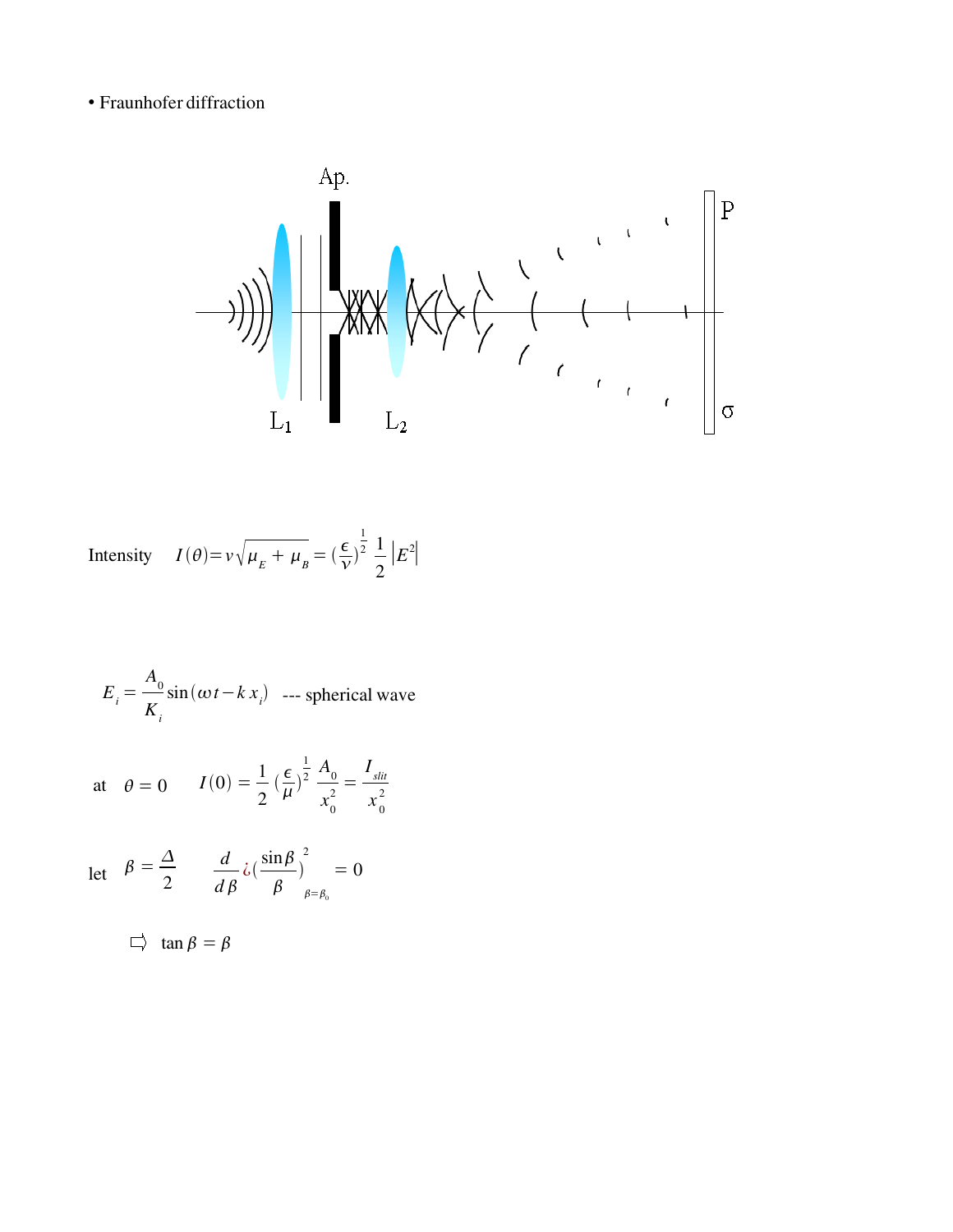• Phasor

$$
E_i(x_i, t) = \frac{A_0}{N - x_i} e^{i(\omega t - k x_i)}
$$
  
 
$$
tilt E(\theta) = \sum_{i}^{N} E_i(x_i, t)
$$

$$
= \frac{A_0}{N - x_0} e^{i(\omega t - kx)} (1 + e^{-\frac{i\Delta}{N}} + ... + e^{-\frac{iN - 1}{N}\Delta})
$$

• Interference of N-slit diffraction

$$
I(\theta) = \frac{A_0^2}{2 x_0^2 N^2} \left(\frac{\sin{\frac{\Delta}{2}}}{\sin{\frac{\Delta}{2}}}\right)^2 = I(0) \left(\frac{\sin{\beta}}{\beta}\right)^2
$$

from s to  $s+\Delta s$ 

$$
dE_s = \frac{A_0}{b} \times \frac{dS}{x_s} \sin(\omega t - k x_s) = \frac{A_0}{b x_s} dS \sin(\omega t - k x_0 - k s \sin \theta)
$$

$$
d E(s) = d E_{-s} + d E_{+s} = \frac{A_0}{k x_0} ds \times 2 \cos(k \sin \theta)
$$

$$
E(\theta) = \int_{0}^{\frac{b}{2}} dE(s) = \frac{A_0}{k} \frac{\sin(\frac{1}{2}kb\sin\theta)}{\frac{1}{2}kb\sin\theta}
$$

$$
I(\theta) = \left(\frac{\epsilon}{\mu}\right)^{\frac{1}{2}} \frac{1}{2} \left|E(\theta)^2\right|
$$